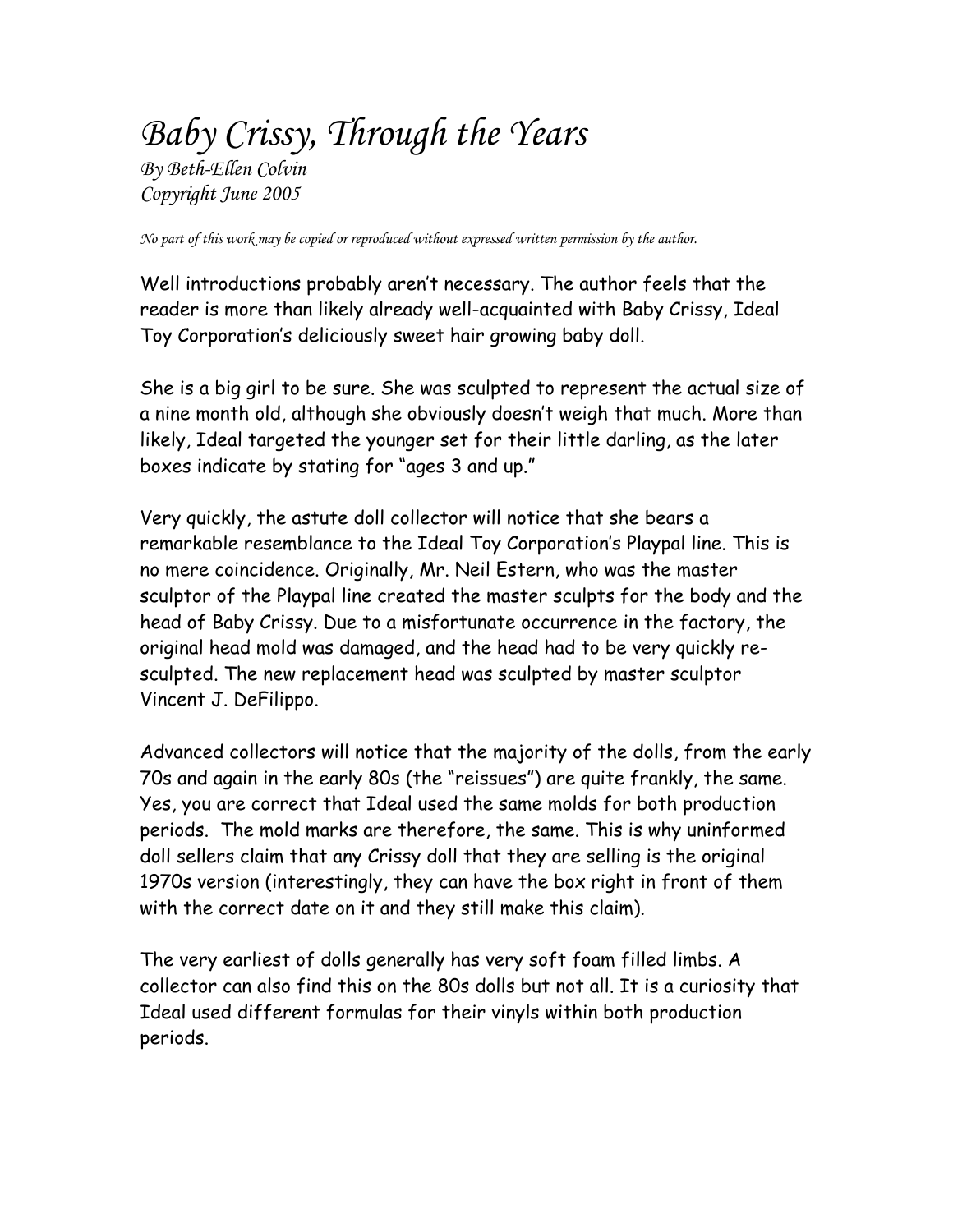In order to tell for sure when your Baby Crissy was produced, you really need for her to be in her original box and wearing her original clothes. Unfortunately though, many times Baby is missing her factory issue clothes due to the fact that they doll was heavily marketed with advertisements stating that she could wear real baby clothes. This no doubt, contributed heavily to the doll's popularity.

All dolls have growing hair that functions by means of a pull-string. At the end of the string is a rather large ring, which can appear in pink or white. It has a small cylindrical "tab" on it. This is inserted into the grommet (eyelet) that the string comes out of and it keeps her hair from "growing" or shortening. When the string is pulled, the hair gets shorter. Tug the ponytail, and the hair gets longer.

The following provides information on Baby from production era to production era.

**Production years 1973 – 1977**, black or white:

**Clothes:** Issued in pink or lavender diaper set (shortie top and panties with elasticized leg opening)- most black dolls wore the lavender set and about 75% of the white dolls wore pink; the other 25% wore the lavender set.

Interestingly, quite a few of the Wards catalog white Babies wore lavender.

The first outfit that she was sold in was actually made by a company that made actual baby clothes. These are always pink. The collector will note that the Baby Crissy tag was sewn in after the outfit was made, unlike the later ones that have it *sewn into* the collar seam or back. This is probably due to production difficulties in getting the outfits done at the same time as the first Baby Crissy dolls were completed and ready to be boxed for shipment. This cute little outfit has two pockets on the front, scallop stitched at the top with flower appliqués appearing at the top of the pocket. There are also button adornments on each pocket. A sweet little lace-trimmed Peter Pan collar completes the neck edge. There is also button trim on the yoke of the bodice.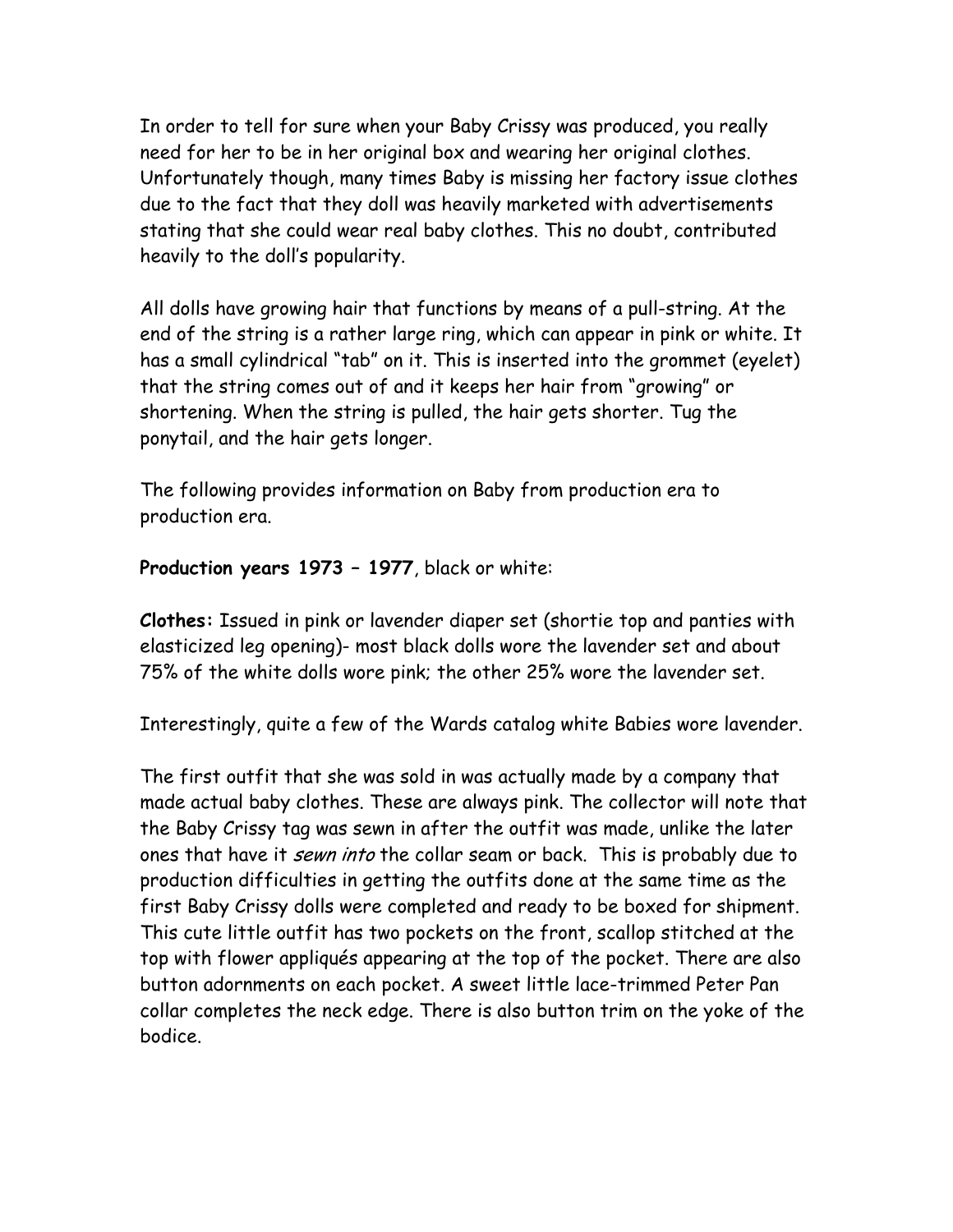The second, and most common Baby outfit, is similar, but it has one pocket, trimmed in lace with a flower appliqué on the front of the pocket itself. Matching panties accompany this top, as the first one, and there are buttons decorating the yoke. The same Peter Pan collar completes this top. It was made in pink or lavender.

The third style, appearing pretty late in the 70s production era, perhaps as late as 1976 and 1977, is also pink only like the first issue outfit. It features one pocket, no flower appliqué and is trimmed at the top with blue ribbon lace beading (a sort of lace, not actual beads). This beading also appears on the yoke, separating it from the lower gathered part of the top. Matching panties also complete this outfit.

Baby did not wear shoes during this production era. She did not come with booties or socks either.

No other clothing was sold exclusively for Baby Crissy by Ideal. However, there are quite a few aftermarket companies that sold outfits that were made for her. Several holiday catalogs show outfits too, sold for her, but not made by Ideal.

**Box:** large squat squarish box that pictured a little girl on all four sides gazing adoringly at her doll, both of them in various positions. A little black girl was featured on the black doll's box and a white girl was pictured on the white doll's box.

Included in the box was a piece of cardboard that was cleverly cut and folded to fit around her neck and hold her upright within the box. Directions were also included.

**Characteristics:** Baby had stationary black pupil-ed eyes that did not open/close. She had long soft eyelashes. Her foundation hair, usually the earlier the production, was shorter and more layered, but later in production it could be a little longer and sporting a more choppy haircut. She had brownish "eye shadow" that really was more of a shading to create depth and detail. Her lips were very pink. The apples of her cheeks were blushed. This early production has the softer foam filled limbs but please bear in mind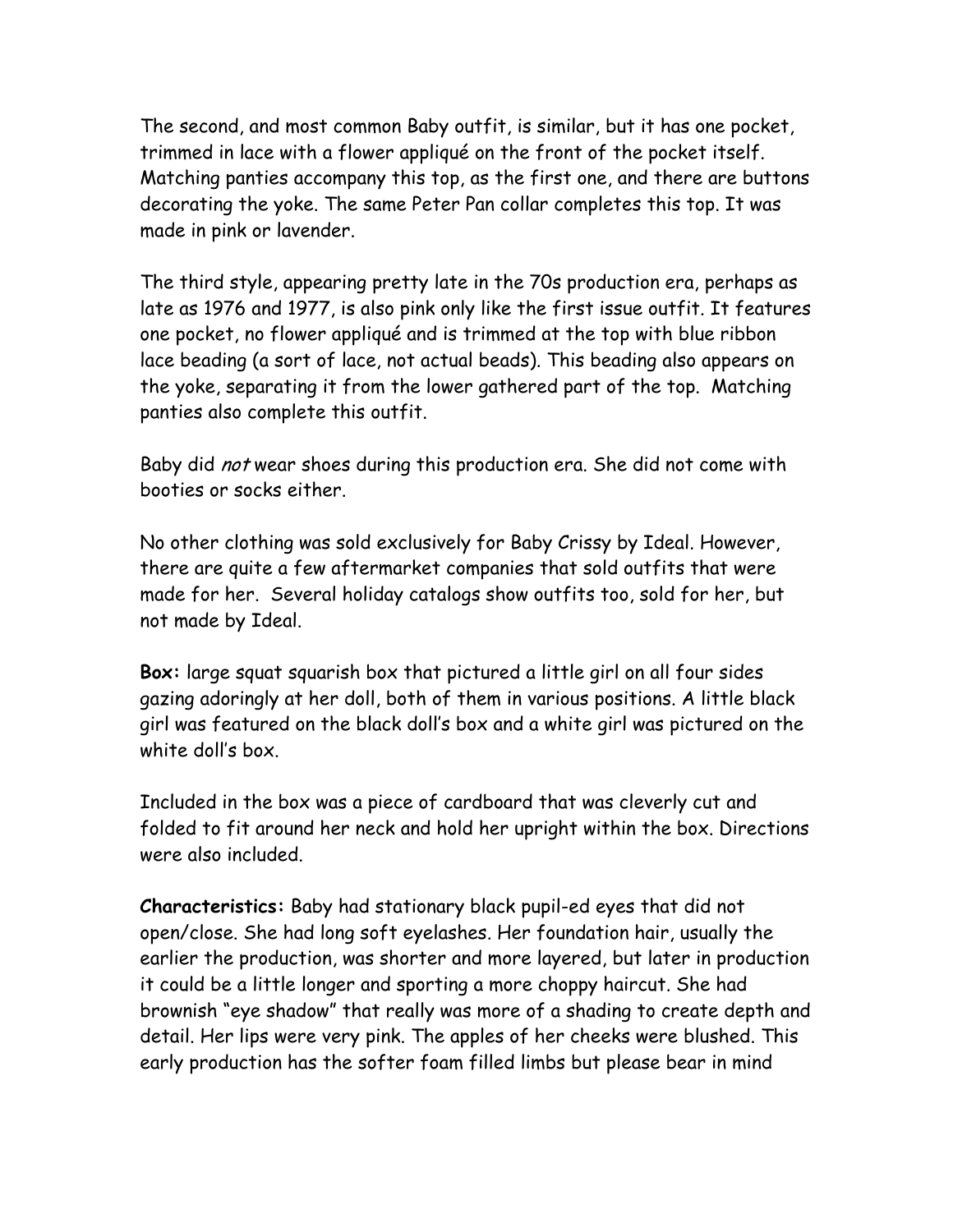that you can find this on 80s dolls too so that is not a good reliable dating characteristic.

From the factory, her hair was wrapped with a clear cellophane headband to hold her bangs down, and then covered with a cellophane baggie to keep her style in place. This had a hole in the top for her ponytail to come through. Her ponytail was covered in a clear cellophane tube to keep it in place with a piece of tissue holding her hard curl in position. When this was removed, for about two weeks, Baby had a luscious curl at the end of her ponytail. It fell out quite quickly.

#### **Production years 1981 and 1982**, black or white:

**Clothes:** The 80s dolls are very nearly identical to the 70s. Again, the clothes and box are needed for an accurate identification. Her outfit was a white bubble romper trimmed in yellow or baby green gingham with elastic at the leg openings. The gingham appears as a ruffle at the yoke and as bias tape trim on the neckline. It ties in the back. She wore *nothing else*. There were no shoes, socks, or booties. The yellow trimmed romper appears about 75% of the time. Additionally, there is an iron-on flower appliqué on the yoke under her chin.

Another outfit that shows up mostly in 1982 is a two piece pink gingham set trimmed in white and pink eyelet lace. It has a faux, sewn in white blouse, and matching pink gingham panties. Additionally, this outfit came with no shoes, socks, or booties.

**Box:** In 1981, the box was a tall closed (no window) white box that was identical for both the black and white doll. In fact, the box for the black doll simply had a sticker on the front stating that it contained a black doll.

On the front, there was a large decal showing a white doll, with her hair shortened and flipped up in a "Marlo Thomas" wearing her white bubble romper trimmed in yellow. There is a 1981 copyright date on the box, though the doll isn't marked with that date. The back has no label but has hot pink printed words and images printed right onto it.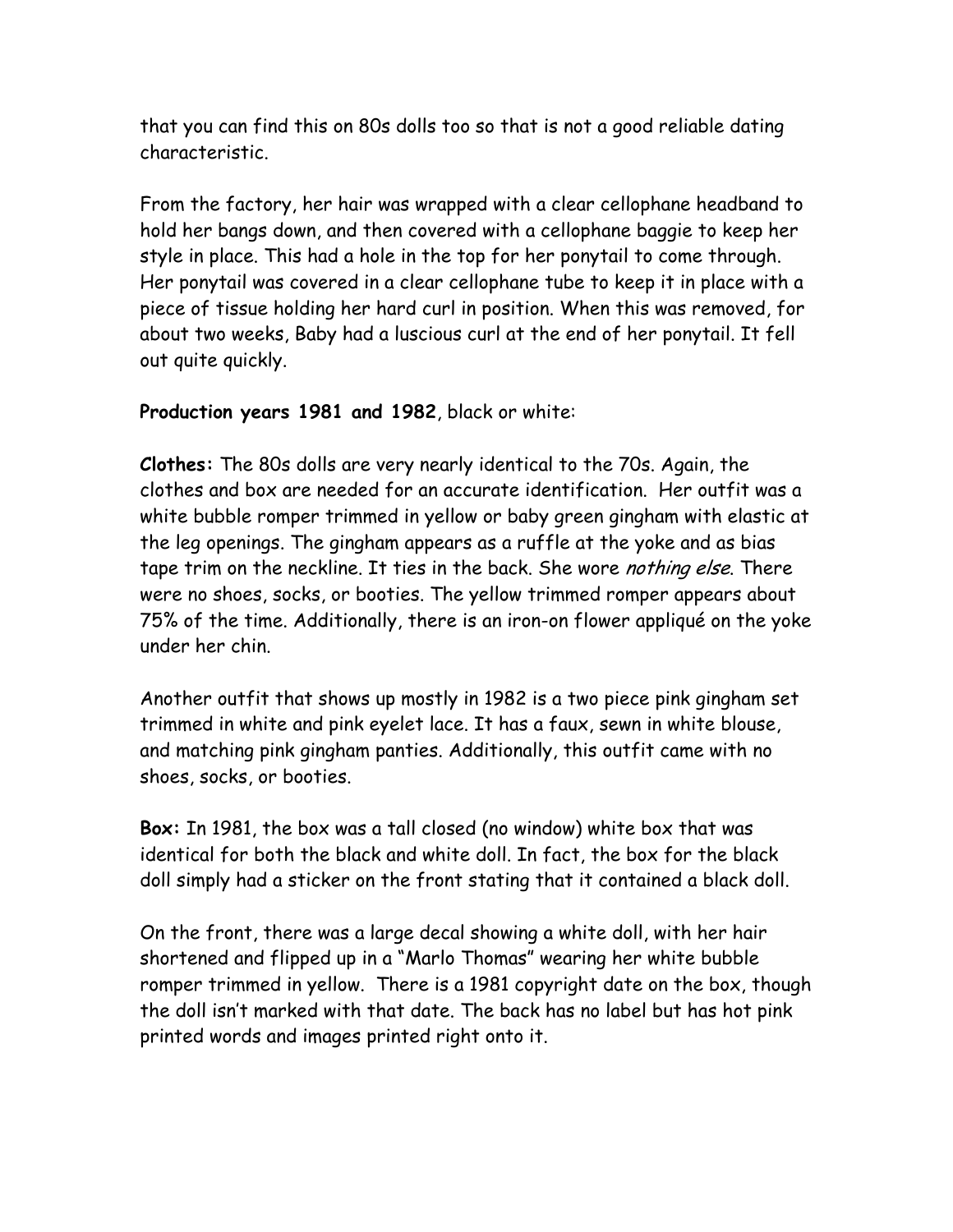Also in 1981 but predominately in 1982, two other boxes were used. These were window boxes where the buyer could see the doll he or she was buying. One of them is orchid, aqua and pink with white writing. Usually, but not always, this doll was wearing the pink gingham outfit. The other one is pink and hot pink, with white writing. Usually, but not always, this doll was wearing the white romper with gingham trim.

Just keep in mind, either box could have a doll wearing either outfit.

Included in the box were play directions that were identical to the 70s printed directions.

**Characteristics:** This doll has some characteristics that might help with identification. But alas, with age the dolls can assume the same characteristics as her earlier counterpart.

Her eyes, eyelashes, and molding were exactly the same. Her hair seems to be ever so slightly fuller, but then, on the 70s dolls, later versions have very full foundation hair too. Her makeup appears brighter than the 70s version, but this is because she is newer. A mint in the box 1970s example will also have very bright makeup and will appear to be a 1980s doll. As a doll is played with and exposed to the environment, her skin changes color and her makeup fades. So naturally, an early doll will be more faded than an 80s doll.

Her copyrights and mold marks are the same as the earlier era doll.

We should comment here on the instability of plasticizers used in the vinyl recipe for all of these dolls. Plasticizer is added to the recipe to bind the pigment to the vinyl and to keep it soft to the touch. Unfortunately, it does not retain its ability to keep the vinyl soft. Therefore, the collector will find early dolls with one or more of her limbs hardened and later dolls with the same "syndrome." Usually however, the earlier dolls have better quality plasticizer and tend to stay softer than the 80s production doll.

Just bear in mind: The clothes and box combined with a doll are the final identifying factor.

Her hair was factory wrapped just as the 70s dolls were. See above.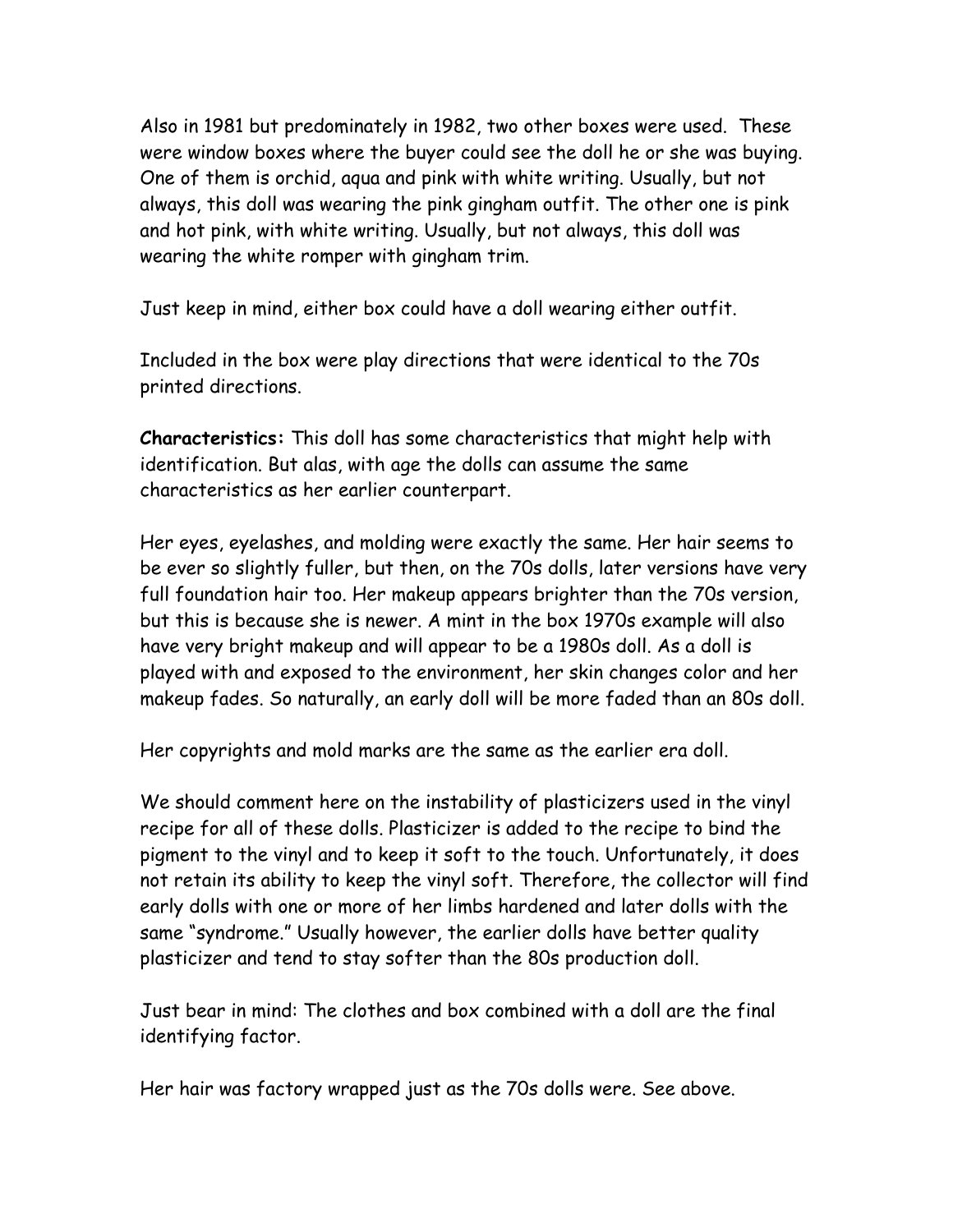One other ingredient to toss into the salad that will confuse some is that there are a small number of 80s dolls wearing the lavender two-piece diaper set from the 70s. Ideal simply used up all of the old factory stock that they had on hand. Imagine… these outfits were already ten years old when they sold them! So if one were to buy a nice doll wearing this lavender outfit, but didn't have a box, then one might not be able to tell which doll, 70s or 80s, that he or she has.

# **Other Baby Crissy Dolls**

The 1980s production era marked the end of the big soft Baby Crissy doll as most of us know her.

## 1984, black or white, 18 inches

These dolls do not have growing hair. They are cast of newer molds and are Baby Crissy in name only. Some are bald, some have a topknot rooted in and some have lots of blonde hair. They came with a bottle since they were drink and wet dolls. Interestingly, they were all barefoot.

These dolls do not enjoy the popularity that the original doll does with collectors.

#### 1985, black or white, 18 inches

Again, these barefoot versions are very similar to the 1984 dolls.

# 1991, Ideal Nursery Classic Doll Collection

WOW! Finally Baby has shoes! This 16" doll is very similar in looks to the earliest production dolls, but has as a stuffed, huggable body. Her hair still grows by means of a pull-string. She wore a little trendy chambray outfit with pink socks and yellow shoes. She came with brush and hair rollers. She has the usual Crissy auburn hair and dark brown open/close eyes.

# 1991, Ideal Nursery Classic Doll Collection

Also in 1991, the Teeny Baby Crissy, only 10" long was sold. She came as an auburn baby with open/close blue eyes. This doll also was sold as a blonde and in a black version. Her soft stuffed body didn't wear clothes. It simply